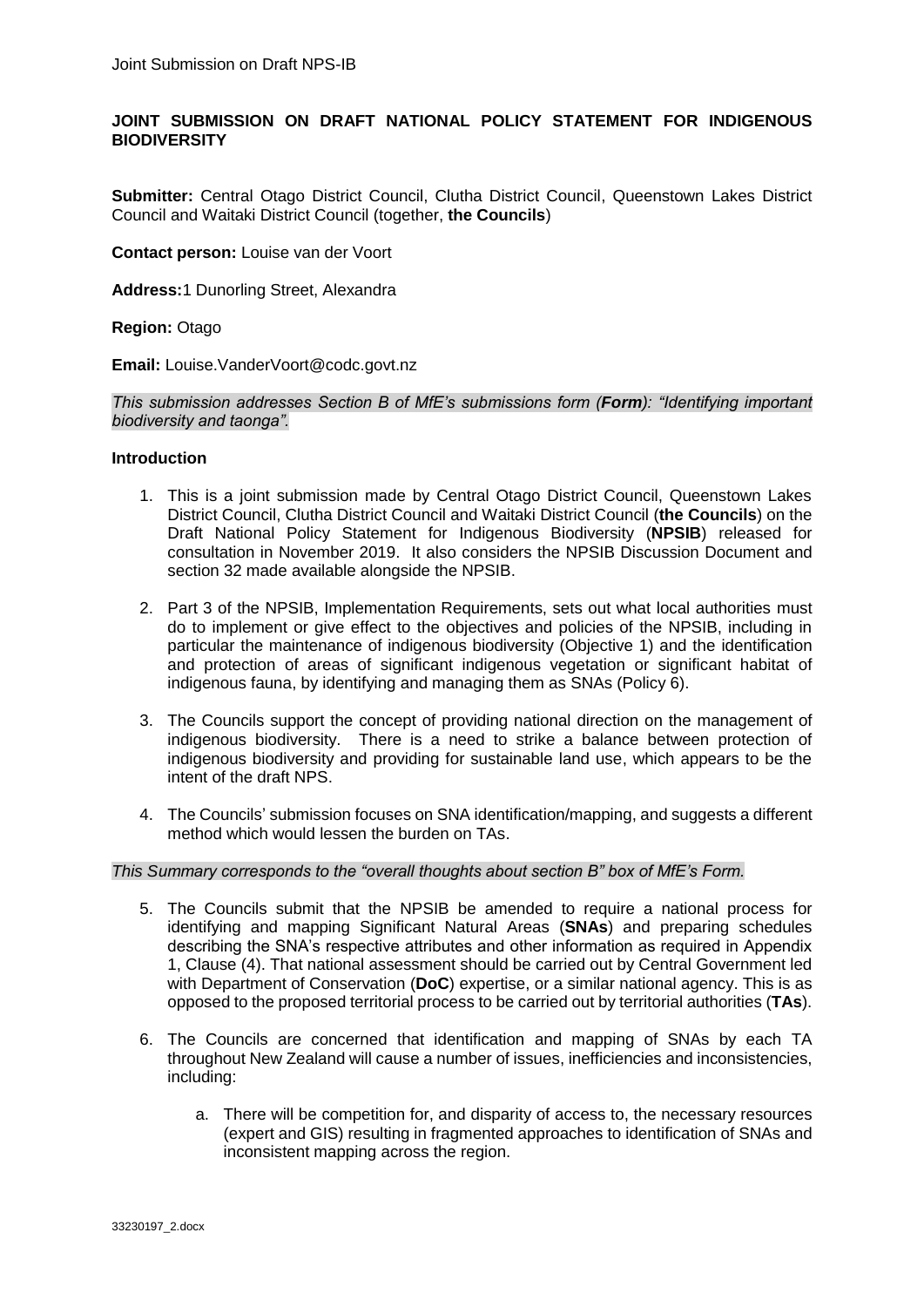- b. Tangata whenua and other landowners whose properties may not be confined to the jurisdiction of a single TA will potentially have to coordinate with multiple TAs following different processes.
- c. Requiring TAs to individually map SNAs places an onerous financial and administrative burden on them. The NPSIB will require some councils with small numbers of rate payers yet large land areas, to spend rate payers' money on the assessment process, rather than making decisions as to what the best use of rate payers' money is, in their respective district.
- d. This significant burden will be put on TAs at the same time as they are expected to implement National Policy Standards, meet their statutory obligations in ongoing plan reviews, convert paper plans to e-plans, and engage in the significant Resource Management reforms that are underway.
- 7. National identification and mapping of SNAs will enable each TA to carry out the objectives of the NPSIB much more effectively. A key goal of the NPSIB is to form a nationally coordinated response to the decline in New Zealand's indigenous biodiversity which threatens the existence of many species and ecosystems. Accordingly, identification and mapping of SNAs should be a nationally coordinated exercise in order to reduce uncertainty and nationwide inconsistency. It could then result in a streamlined Schedule 1 process, in order to get the mapping into district plans.

## *Re Question 10 of the Form "What logistical issues do you see with mapping SNAs, and what has been limiting this mapping from happening?*

- 8. Requiring TAs to individually map SNAs places an onerous financial and administrative burden on them. Competition for necessary resources such as ecologists will raise costs, placing significant financial strain on smaller TAs, particularly those with less ratepayers and larger geographic areas. As a result, some TAs will have greater access to resources than others. While the NPSIB sets out detail on how to undertake the assessment process in Appendix 1, there is still the potential for lack of resources to impact on the identification and mapping of SNAs, resulting in inconsistent processes and outcomes.
- 9. Some TAs may also have greater access to private property than others or be better able to access smart technology for more accurate mapping. This disparity in resources has the potential to result in significant variation in the quality of identification, mapping and scheduling of SNAs from district to district. A nationally coordinated strategy and method for mapping SNAs would reduce the likelihood of such an outcome.
- 10. Under the current proposal ecologists and other such resources involved in the process will have to coordinate with large numbers of TAs to map SNAs. The same is true of tangata whenua and landowners whose interests and properties may not be confined to an individual TA's jurisdiction. This will create a fragmented and time consuming process.
- 11. A government agency undertaking this SNA mapping on a national level would have ease of access to DoC reports such as Protected Natural Area (**PNA**) surveys and ecological reports from government tenure review processes. This would allow for a much more informed and comprehensive method of SNA mapping than the proposed territorial approach. TAs could provide the information they hold, to the national agency.
- 12. Under Schedule 1 of the RMA, TAs are required to publicly notify SNA maps and schedules for submissions. The Councils accept that public consultation may be useful in gaining understanding of the location, boundaries of SNAs and values/attributes to be protected. However, the Councils respectfully submit that a coordinated national approach would better utilise available expertise and provide a better opportunity for the consultation process to be streamlined. It could then allow for a streamlined Schedule 1 process, for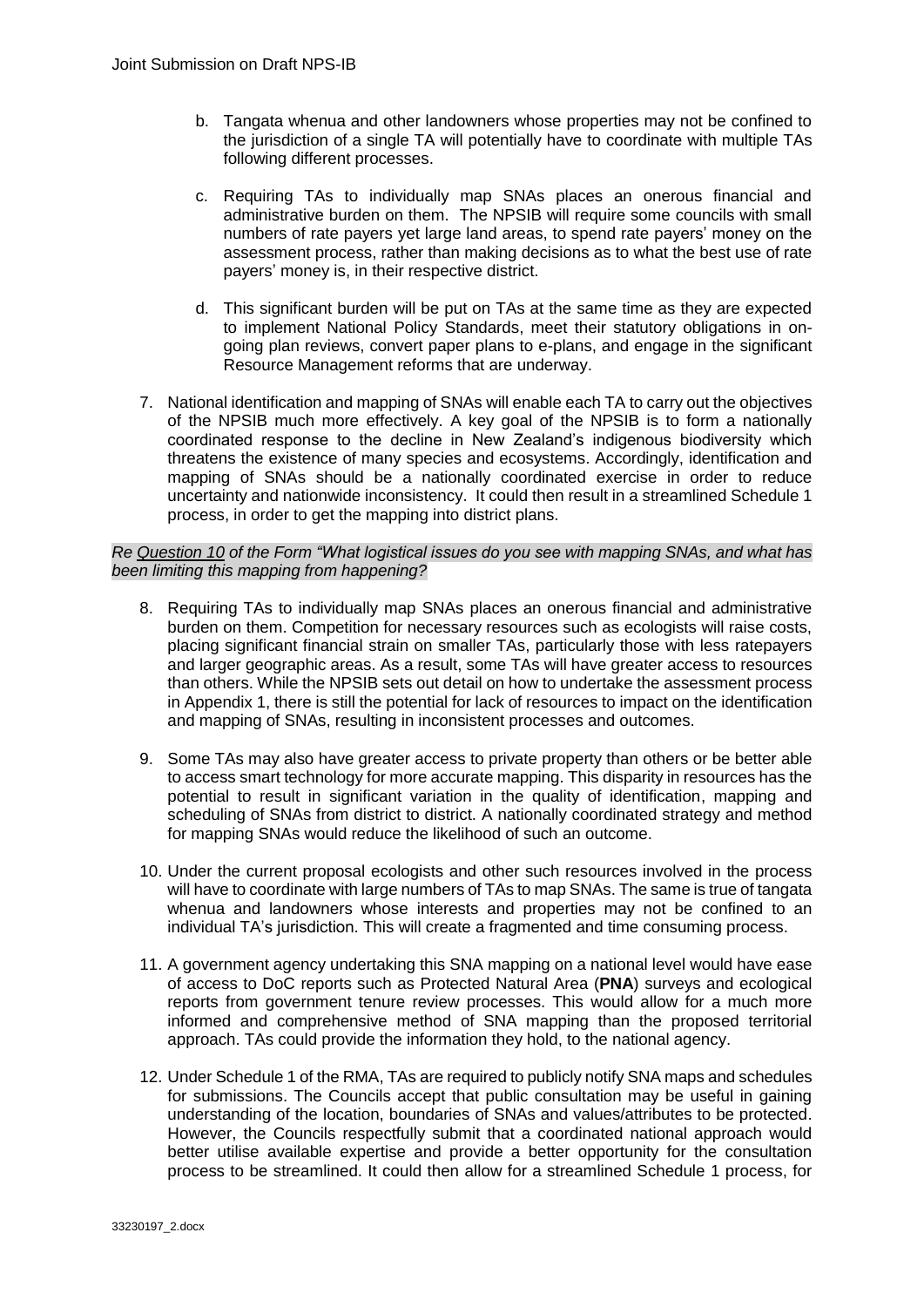example one hearing and no appeal rights except on points of law (similar to the Christchurch District Plan approach). It could possibly be completed by region.

- 13. If all TAs in New Zealand are required to publicly notify, over 70 different SNA plan changes will be notified and open for submission, resulting in a significant number of hearings, producing decisions which may then be subject to appeal. This could place a significant burden on the Environment Court.
- 14. Regional Councils will likely need to be involved in the plan changes for each of the councils within their jurisdiction. A region approach could streamline this approach.
- 15. The standard Schedule 1 approach will result in a time-consuming process with TAs already having to balance multiple competing interests. This risks SNA mapping being done in such a way that waters down or undermines the NPSIB's key objectives. National mapping and a streamlined RMA process would avoid such an issue.
- 16. Avoiding this potentially expensive and time-consuming 'two-stage' process under Schedule 1 of the RMA will allow councils to focus on the protection of indigenous biodiversity through the creation of district-appropriate plans. They will be much less likely to get caught up in potential confusion and inconsistencies around applying the criteria for identifying SNAs and litigation that may flow from this. The Section 32 report notified alongside the NPSIB explains that SNA identification:

"Has long been a challenging and contentious issue and improving consistency in this area is one of the key drivers for the NPSIB."<sup>1</sup>

17. Further, TAs would be able to focus more time and energy on better facilitating the objectives of the NPSIB by planning district-appropriate methods for protecting indigenous biodiversity. By achieving more consistent outcomes, national SNA mapping will reduce the amount of controversy and litigation involved. This consistency will lead to clarity around SNA boundaries, giving TAs more confidence in their ability to appropriately balance the needs of both indigenous biodiversity and development in each area. In support of this, the Report states that:

> *"The NPSIB provisions seek to provide clear direction… likely to be an effective approach to achieving the NPSIB objectives by ensuring subdivision, use and development occurs in appropriate locations, forms, and within appropriate limits, in order to maintain indigenous biodiversity."<sup>2</sup>*

> Thus, national SNA mapping links directly to a key driver of the NPSIB by facilitating efficiency and consistency across the country. This method will also better achieve Policy 4 of the NPSIB, to improve the integrated management of indigenous biodiversity within and between administrative boundaries.

*Re Question 11 of the Form- "Of the following three options, who do you think should be responsible for identifying, mapping and scheduling SNAs? Why?"*

- A collaborative exercise between TAs and Regional Councils
- Regional Councils
- **Territorial Authorities**
- Other (please specify)
- 18. Other. The Councils submit that identification and mapping of SNAs should be done at the national level by Central Government, for example coordinated by the Ministry for the Environment with expertise by the Department of Conservation. TAs are less equipped than a central government organisation to access key resources such as smart technology

<sup>1</sup> 1 NPSIB - Section 32 Evaluation and Cost Benefit Analysis. October 2019.

<sup>2</sup> NPSIB - Section 32 Evaluation and Cost Benefit Analysis. October 2019 at page 3.